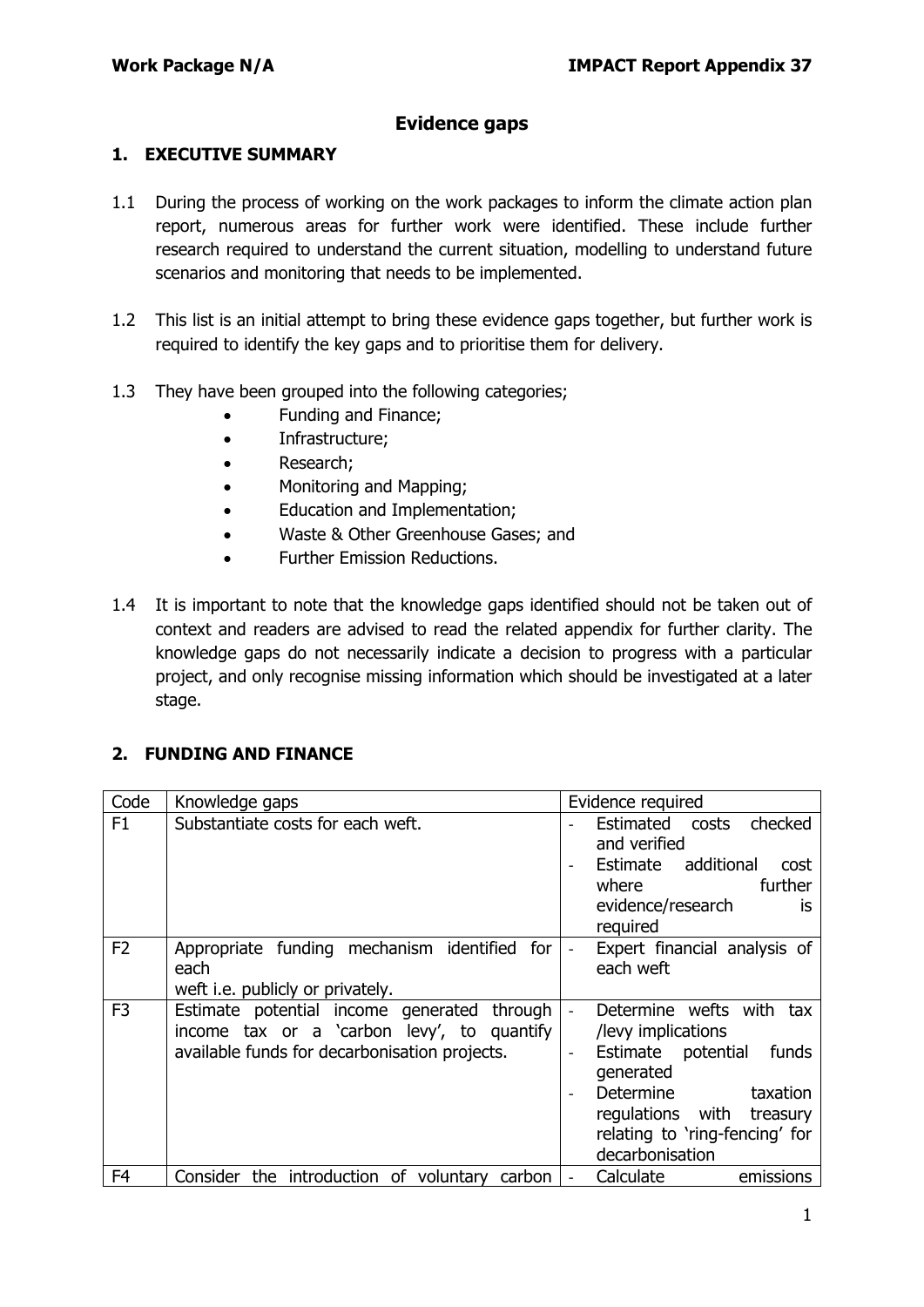|                | offsetting scheme for TT visitors.                                                                                            |                          | generated<br>Establish viability of the<br>scheme<br>how<br>i.e.<br>would<br>funds be offset on island<br>(relevant to weft 3)                                                                                                                                                                                            |
|----------------|-------------------------------------------------------------------------------------------------------------------------------|--------------------------|---------------------------------------------------------------------------------------------------------------------------------------------------------------------------------------------------------------------------------------------------------------------------------------------------------------------------|
| F <sub>5</sub> | Investigate agricultural payments options under<br>an Agri-environment scheme                                                 |                          | Feasibility<br>and<br>costing<br>assessments for<br>all/most<br>options.<br>i.e<br>appropriate<br>based<br>results<br>payments,<br>high nature value farming<br>payments                                                                                                                                                  |
| F <sub>6</sub> | Investigate grant schemes for woodland creation                                                                               | $\overline{\phantom{a}}$ | Determine<br>costs<br>and<br>resource requirements for<br>the implementation of an<br>island-wide<br>woodland<br>creation and maintenance<br>grants scheme.<br>feasibility<br>Determine<br>of<br>additional grant scheme to<br>support other environmental<br>options<br>for<br>non-active<br>farmers                     |
| F7             | <b>Biodiversity Strategy Implementation</b>                                                                                   |                          | Undertaking<br>a<br>scoping<br>exercise to determine the<br>necessary level of resources<br>and funds for wide-scale<br>implementation<br>οf<br>the<br>Biodiversity<br>Strategy,<br>including Biodiversity Action<br>Plans for priority species<br>habitats,<br>and<br>across<br>Government and the wider<br>Isle of Man. |
| F8             | Investigate the public sector investment required<br>to balance & store intermittency of offshore wind                        |                          | Comprehensive technical<br>financial<br>analysis<br>and<br>of<br>integrating<br>renewable<br>energy                                                                                                                                                                                                                       |
| F <sub>9</sub> | Financial impact of change in Manx Utilities<br>Authority generation mix on consumer (20MW<br>wind)                           |                          | Financial impact assessment                                                                                                                                                                                                                                                                                               |
| F10            | Determine investment required to manage /<br>balance / export additional renewable generation<br>for onshore renewables       |                          | Technical<br>analysis<br>&<br>financial impact assessment                                                                                                                                                                                                                                                                 |
| F11            | Investigate route to market for gas (where the<br>gas will be burnt)                                                          | $\overline{\phantom{a}}$ | Business proposal                                                                                                                                                                                                                                                                                                         |
| F12            | Determine levelised cost of energy on nuclear<br>impact on consumers                                                          |                          | Financial impact assessment                                                                                                                                                                                                                                                                                               |
| F13            | cost<br>Interconnector,<br>Establish<br>of<br>financing<br>options (public v private investment), impact on<br>consumer price |                          | Technical<br>analysis<br>&<br>financial impact assessment                                                                                                                                                                                                                                                                 |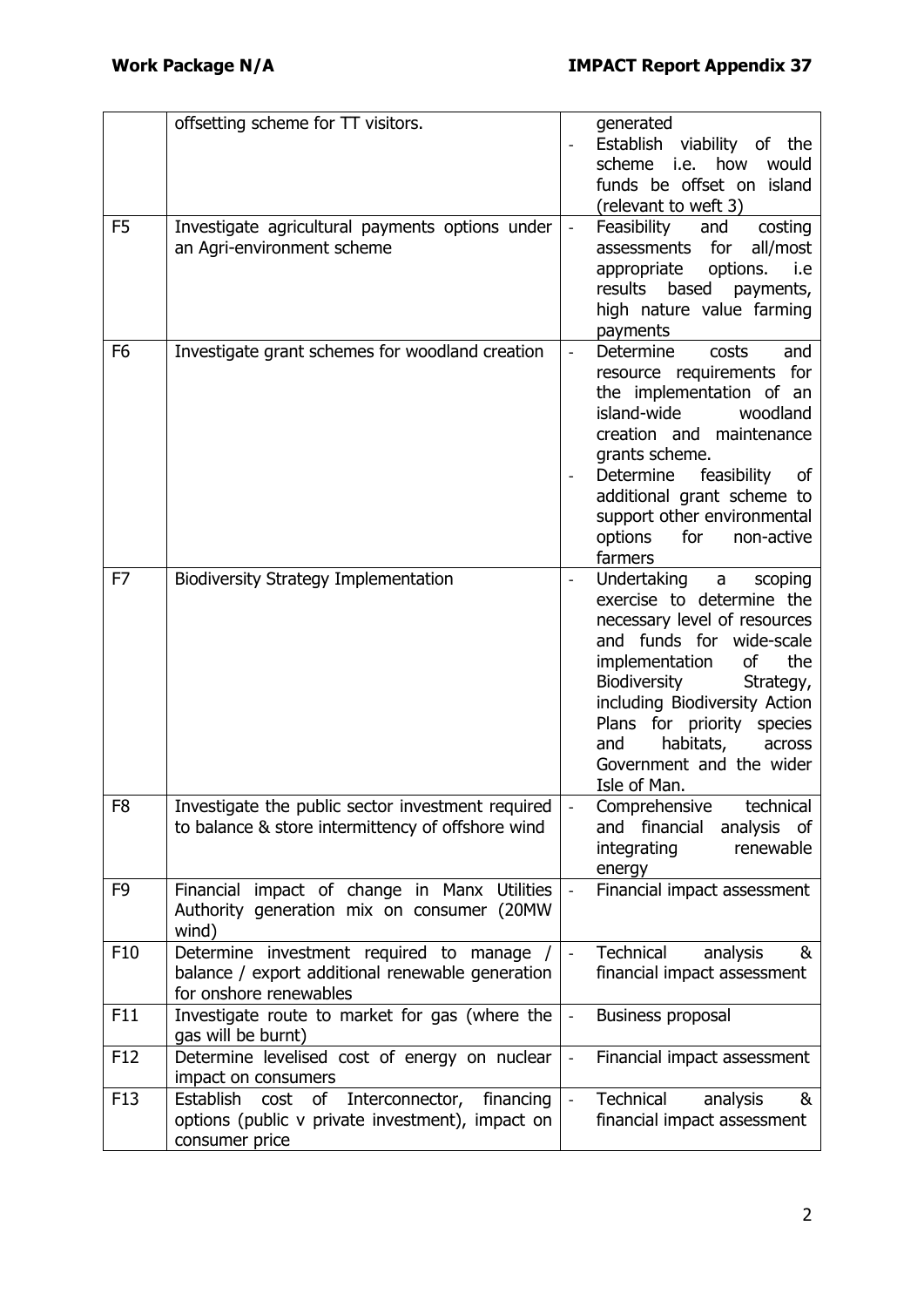## **3. INFRASTRUCTURE**

| Code           | Knowledge gaps                                                                                                       | Evidence required                                                                                             |
|----------------|----------------------------------------------------------------------------------------------------------------------|---------------------------------------------------------------------------------------------------------------|
| I1             | Research how companies could be incentivised to<br>install electric vehicle charging facilities for staff.           | Identify<br>levers<br>and<br>disincentives, and consider<br>costs and impacts                                 |
| I2             | research on<br><b>Further</b><br>provision<br>of<br>charging<br>facilities for those without off-street parking.     | <b>Further</b><br>research<br>and<br>$\frac{1}{2}$<br>consultation<br>with<br>stakeholders                    |
| I3             | Identify local community energy generation<br>opportunities.                                                         | Work with community and<br>$\overline{\phantom{0}}$<br>stakeholders<br>identify<br>to<br>opportunities        |
| I4             | Assess potential for heat pumps on rivers,<br>sewers, sea and heating on major buildings or<br>district heating.     | Feasibility<br>study<br>and<br>$\overline{a}$<br>ecological<br>impact<br>assessment                           |
| I5             | Quantify current situation and options for future<br>aviation/airport development etc.                               | brief<br>Watching<br>for<br>$\overline{a}$<br>technological<br>development<br>in this area                    |
| I <sub>6</sub> | Estimate cost for household upgrades to existing<br>properties.                                                      | Estimate from a quantity<br>surveyor or properly expert                                                       |
| I7             | Hydrogen storage capability on<br>island<br>e.g.<br>creation of salt caverns                                         | study similar to<br>Scoping<br>that of the H21 Leeds<br>Gateway project<br>i.e. geological requirements       |
| I8             | Whether a blend of 20% hydrogen be introduced<br>into the existing gas network                                       | Await results of trials by the<br>Health and Safety Executive<br>Laboratory<br>coming<br>in<br>months.        |
| I9             | Determine whether the current steel pipeline be<br>suitably converted to hydrogen                                    | Research potential of PE<br>$\overline{\phantom{a}}$<br>pipe for compatibility                                |
| <b>I10</b>     | Suitable sites for Bio-methane processing &<br>storage facilities and validation plant for injection<br>into network | suitability<br><b>Site</b><br>$\overline{\phantom{0}}$<br>assessment/constraints and<br>opportunities mapping |
| I11            | How the introduction of bio-methane into the gas<br>network could be managed                                         | Scoping study                                                                                                 |

### **4. RESEARCH**

| Code           | Knowledge gaps                                                                                                                                           | Evidence required                                                                                                                                      |
|----------------|----------------------------------------------------------------------------------------------------------------------------------------------------------|--------------------------------------------------------------------------------------------------------------------------------------------------------|
| R1             | Practicalities regarding the introduction of biofuels<br>in the short term to reduce emissions.                                                          | Further discussions with<br>stakeholders and industry<br>experts                                                                                       |
| R <sub>2</sub> | sequestration potential of sustainable<br>Carbon<br>urban drainage systems (SuDS)                                                                        | Research specific carbon<br>$\overline{\phantom{0}}$<br>sequestration rates<br>for<br>individual SuDS elements<br>relevant to temperate/UK<br>climates |
| R <sub>3</sub> | mechanisms that<br>Further<br>research on<br>would<br>increase active travel within the community $-$<br>particularly for individuals within a 20 minute | and/or<br>Public<br>survey<br>census                                                                                                                   |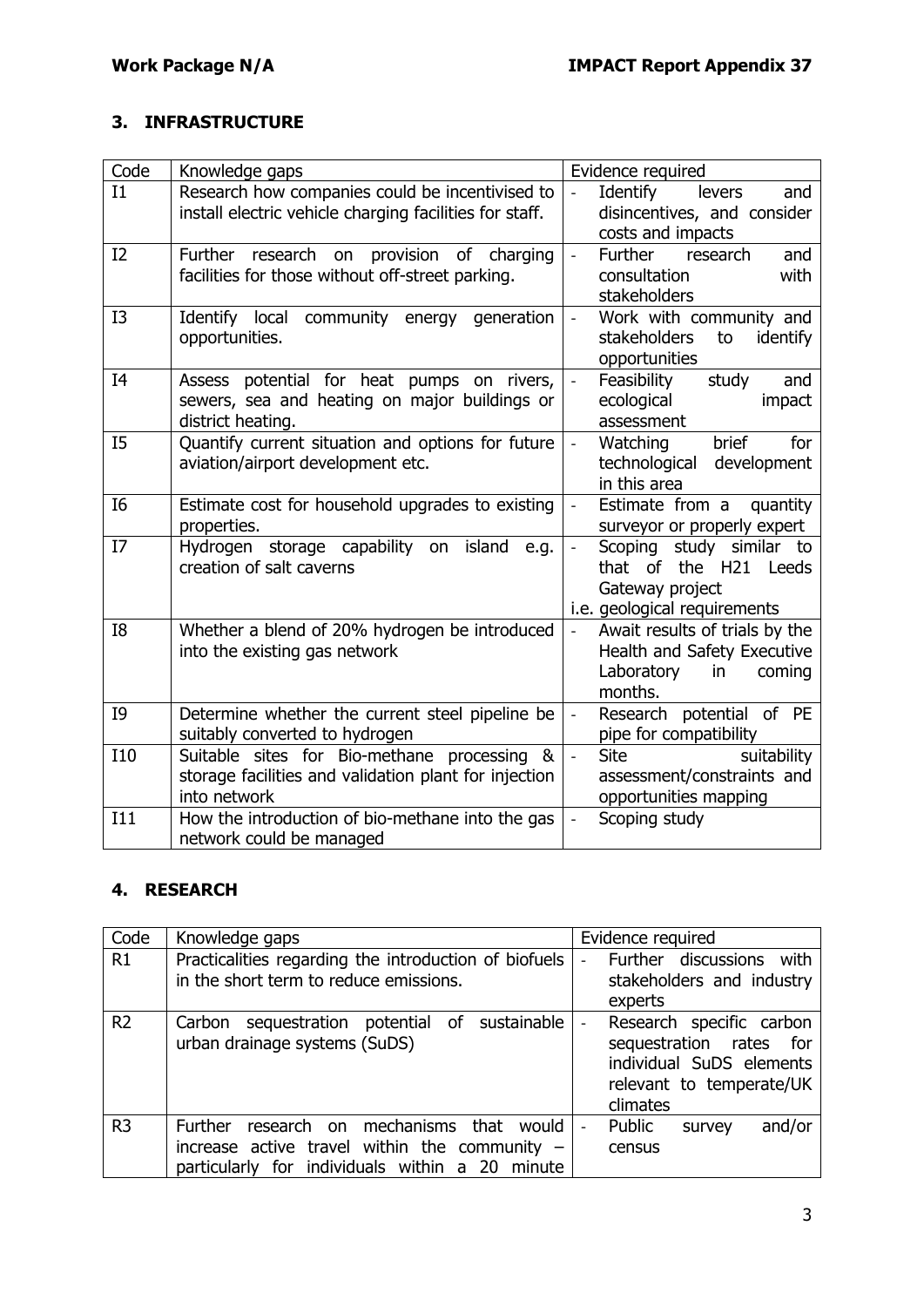|                 | commuting radius, however all distances should be<br>assessed                                                                                                                                                                   |                          |                                                                                                                                                                                                                                                                                     |
|-----------------|---------------------------------------------------------------------------------------------------------------------------------------------------------------------------------------------------------------------------------|--------------------------|-------------------------------------------------------------------------------------------------------------------------------------------------------------------------------------------------------------------------------------------------------------------------------------|
| R <sub>4</sub>  | Research benefits and opportunities from leasing a<br>Government electric vehicle fleet                                                                                                                                         | $\bar{\phantom{a}}$      | Further research combined<br>discussions<br>with<br>with<br>Treasury                                                                                                                                                                                                                |
| R <sub>5</sub>  | of restoration/creation of<br>blue<br>carbon<br>Cost<br>ecosystems currently unquantified                                                                                                                                       | $\Box$                   | evidence<br>Gather<br>from<br>literature and UK<br>based<br>researchers to quantify the<br>costs for restoration and<br>of Manx<br>blue<br>creation<br>carbon habitats.                                                                                                             |
| R <sub>6</sub>  | Research alternative systems that have the<br>potential to reduce agricultural emissions by more<br>28% i.e. tree planting, renewable energy<br>than<br>generation etc                                                          | $\overline{\phantom{a}}$ | expert<br>Industry<br>to<br>research and model the<br>carbon saving, costs and<br>pro's and<br>other<br>con's<br>related<br>alternative<br>to.<br>farming systems<br>identified<br>options<br>Any<br>need to be assessed in<br>of<br>local<br>terms<br>industry/business viability. |
| R7              | Research low carbon options for vehicles in fishing<br>and farming                                                                                                                                                              |                          |                                                                                                                                                                                                                                                                                     |
| R <sub>8</sub>  | Consider mechanisms/programs to eliminate fuel<br>poverty                                                                                                                                                                       | $\frac{1}{2}$            | Consult with experts and<br>identify mechanisms and<br>systems that prioritise this                                                                                                                                                                                                 |
| R <sub>9</sub>  | Fully consider the potential for geothermal                                                                                                                                                                                     | $\overline{\phantom{a}}$ | Expand<br>upon<br>existing<br>work to fully<br>quantify<br>viability.                                                                                                                                                                                                               |
| <b>R10</b>      | Research Government fleet use, distances etc. and<br>opportunities for reduction in use, and transition to<br>electric vehicles                                                                                                 | $\bar{\mathcal{L}}$      | <b>Extensive</b><br>study<br>suggested, similar to that<br>conducted<br>by<br>the<br>University of Southampton                                                                                                                                                                      |
| <b>R11</b>      | Detailed knowledge on carbon storage and  <br>sequestration rates within different semi-natural<br>habitats types                                                                                                               |                          | More information/research<br>required on sequestration<br>and storage rates<br>per<br>habitat type.                                                                                                                                                                                 |
| R <sub>12</sub> | More research required prior to<br>wide-scale<br>woodland and semi-natural habitat creation to<br>suitable areas, avoiding<br>determine<br>negative<br>impacts and ensure long-term viability and climate<br>change resilience. | $\Box$                   | Further<br>research<br>and<br>gathering,<br>information<br>habitat mapping                                                                                                                                                                                                          |
| R <sub>13</sub> | Land-use-change and opportunity cost for other<br>climate change projects (e.g. woodland)                                                                                                                                       | $\overline{\phantom{a}}$ | Geographical<br>&<br>carbon<br>analysis<br>accounting<br>of<br>specific<br>wind/solar<br>proposals.                                                                                                                                                                                 |
| R14             | Suitable<br>of<br>land<br>for<br>creation<br>Government<br>Woodlands                                                                                                                                                            | $\frac{1}{2}$            | There<br>political<br>is<br>a<br>commitment<br>to<br>immediately<br>plant<br>4<br>additional<br>woodlands.<br>More research is required<br>determine<br>suitability<br>of                                                                                                           |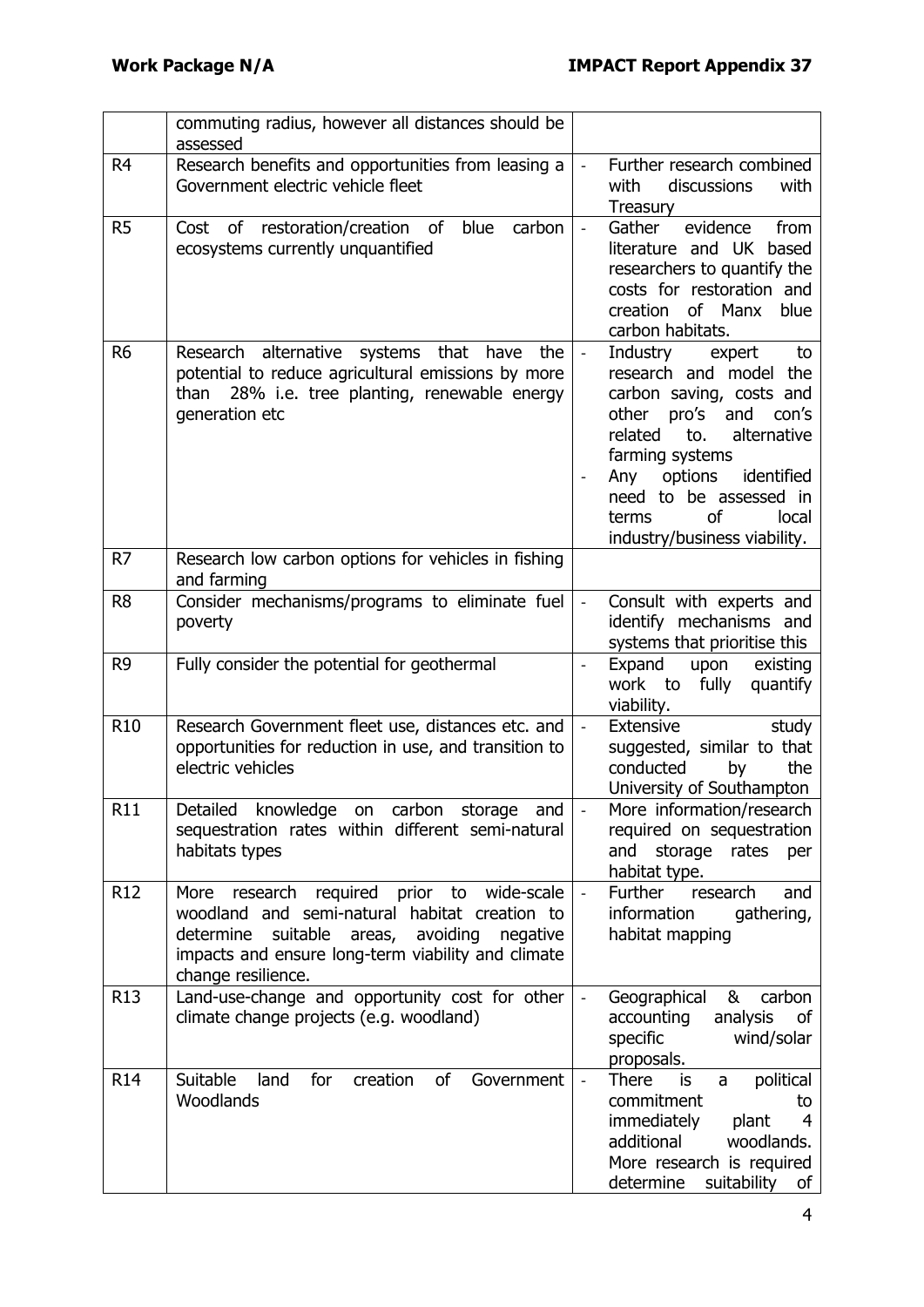|                 |                                                                                                                            |                                    | government sites.                                                                                                                                                                                                |
|-----------------|----------------------------------------------------------------------------------------------------------------------------|------------------------------------|------------------------------------------------------------------------------------------------------------------------------------------------------------------------------------------------------------------|
| <b>R15</b>      | Review existing tree protection policy                                                                                     | $\overline{a}$                     | Assess<br>options for<br>the<br>alteration of the existing<br>tree protection policy to<br>increase<br>tree<br>planting<br>activity and provide better<br>protection for ecologically<br>valuable species        |
| R <sub>16</sub> | Potential for electrolysis from offshore wind to<br>power combined cycle gas turbine with hydrogen<br>(produced from wind) | $\mathbb{L}$                       | technical<br>Results<br>from<br>trials in the UK; financial<br>impact<br>assessment<br>οf<br><b>CCGT</b><br>conversion<br>to<br>hydrogen in £ per kWh                                                            |
| <b>R17</b>      | Levelised cost of energy for onshore wind in Isle of<br>Man                                                                | $\blacksquare$                     | Business appraisal of wind<br>farm sites                                                                                                                                                                         |
| <b>R18</b>      | Tidal energy - generation capacity of tidal range /<br>stream in areas of the island's seabed                              | $\frac{1}{2}$                      | Advanced<br>hydrographic<br>modelling of specific areas<br>of the IOM tidal stream                                                                                                                               |
| R <sub>19</sub> | Levelised cost of energy for tidal                                                                                         | $\blacksquare$                     | Business appraisal of tidal<br>sites                                                                                                                                                                             |
| <b>R20</b>      | Methane leak potential resulting from extraction of<br>natural gas                                                         | $\blacksquare$                     | Specific infrastructure and<br>extraction proposals with<br>system risk analysis                                                                                                                                 |
| R <sub>21</sub> | Quantity of natural gas available for exploitation                                                                         | $\overline{\phantom{0}}$           | seismic<br>from<br>Results<br>survey                                                                                                                                                                             |
| <b>R22</b>      | How to manage radioactive waste is nuclear was<br>explored further                                                         | $\overline{\phantom{0}}$           | Comprehensive life-cycle /<br>system analysis of nuclear<br>power plant                                                                                                                                          |
| <b>R23</b>      | Cost of nuclear small modular reactor                                                                                      | $\overline{a}$                     | Costings from producers                                                                                                                                                                                          |
| R <sub>24</sub> | Risk to 'island-mode' and economy from change to<br>importer                                                               | $\Box$                             | <b>Technical analysis</b>                                                                                                                                                                                        |
| <b>R25</b>      | Direct air capture - research the efficiencies in Air-<br>to-fuel systems                                                  | $\overline{\phantom{a}}$           | Systems analysis                                                                                                                                                                                                 |
| R <sub>26</sub> | Direct air capture - Whether Air-to-fuel liquid is<br>subject to hydrocarbon oil fuel duty                                 |                                    | Advice from AGs                                                                                                                                                                                                  |
| R <sub>27</sub> | Current and expected demand profile for gas on<br>island                                                                   | $\mathbb{L}$                       | Need to establish optimal<br>renewable<br>mix<br><b>of</b><br>electricity<br>generation<br>hydrogen<br>capacity,<br>generation capacity and<br>hydrogen storage capacity                                         |
| <b>R28</b>      | Feasibility of producing $15,000 - 20,000$ acres of<br>grassland be used to create silage for bio-methane                  | $\Box$<br>$\overline{\phantom{0}}$ | How would this affect food<br>production<br>silage<br>Can<br>be<br>sourced<br>from marginal grassland<br>Can it be used as a break<br>crop<br>How much subsidy would<br>be required to incentivise<br>production |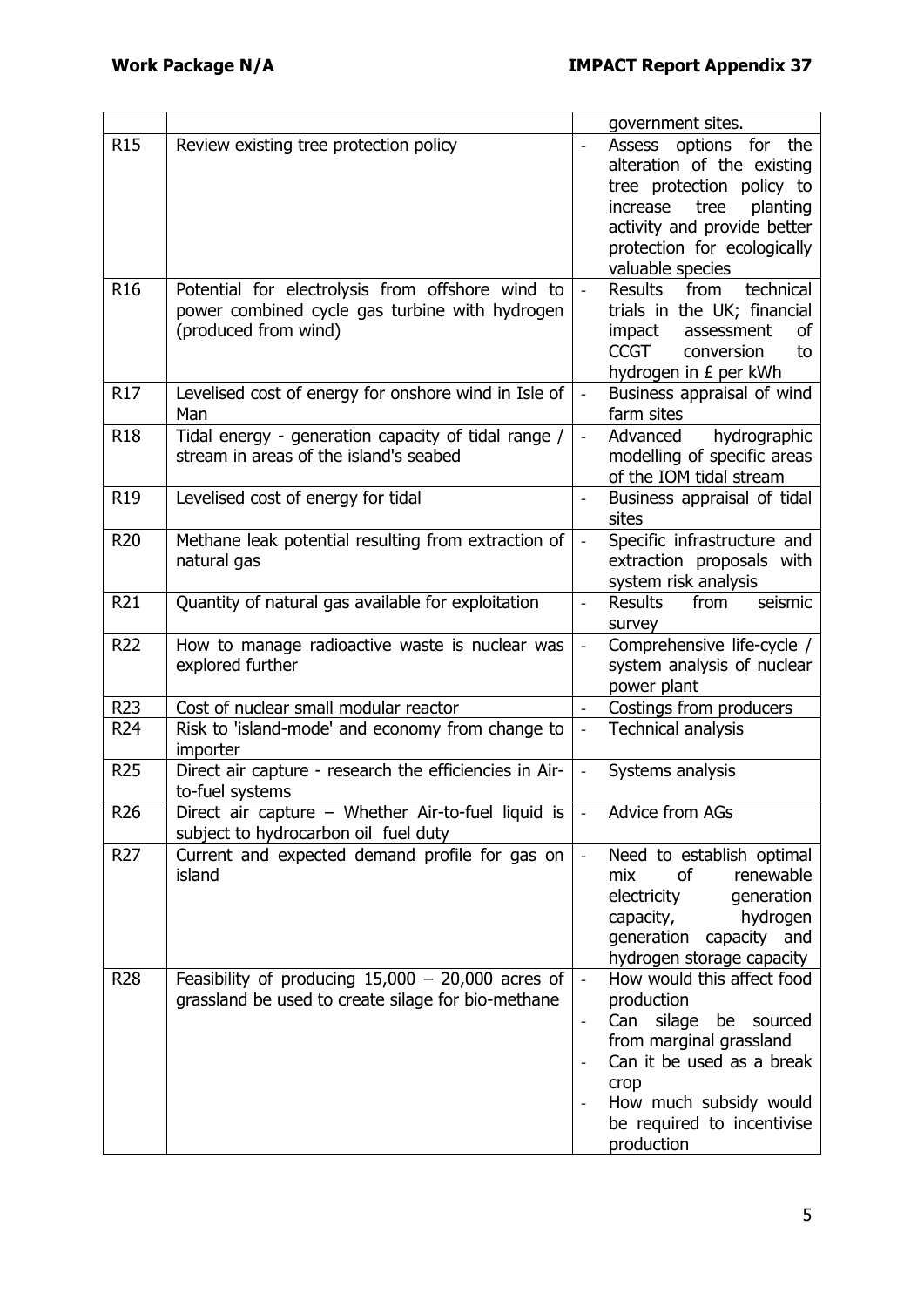# **5. MONITORING AND MAPPING**

| Code           | Knowledge gap                                                                                                                                                                                                      | Evidence required                                                                                                                                                                                                                                                                                                                                                      |
|----------------|--------------------------------------------------------------------------------------------------------------------------------------------------------------------------------------------------------------------|------------------------------------------------------------------------------------------------------------------------------------------------------------------------------------------------------------------------------------------------------------------------------------------------------------------------------------------------------------------------|
| M1             | Ground truth blue carbon thesis used to estimate<br>blue carbon sequestration and storage rates in<br>Manx waters                                                                                                  | Substantiate<br>$\mathbb{L}^{\mathbb{N}}$<br>report<br>through existing data to<br>blue<br>fully map existing<br>habitats<br>carbon<br>and<br>their<br>carbon<br>quantify<br>sequestration and storage<br>capacity<br>Monitor<br>blue<br>carbon<br>habitats and historical sites<br>to establish condition for<br>potential restoration and<br>creation of new habitat |
| M <sub>2</sub> | Potential for zero tillage agriculture on the island                                                                                                                                                               | Need to model and map<br>$\overline{\phantom{a}}$<br>areas where no/reduced<br>tillage may be viable and<br>quantify the<br>potential<br>carbon saving                                                                                                                                                                                                                 |
| M <sub>3</sub> | Carbon sequestration capacity on agricultural land                                                                                                                                                                 | Quantify and<br>the<br>$\blacksquare$<br>map<br>agricultural<br>lands<br>that<br>potential<br>could<br>be<br>converted<br>to<br>carbon<br>habitats/<br>sequestration<br>renewable<br>energy<br>(without)<br>generation<br>food<br>impacting<br>local<br>production)<br>Estimate potential carbon<br>stored/saved                                                       |
| M4             | Establish governance for oversight and reporting<br>of climate change plan                                                                                                                                         |                                                                                                                                                                                                                                                                                                                                                                        |
| M <sub>5</sub> | Fully quantify peatland<br>extent,<br>depth<br>and<br>condition                                                                                                                                                    | additional<br>Requires<br>local<br>$\overline{\phantom{a}}$<br>surveying and monitoring<br>(outlines in Appendix 10a)                                                                                                                                                                                                                                                  |
| M <sub>6</sub> | Establish whether current peatland is a net sink or<br>source of GHG emissions                                                                                                                                     | full<br>Requires<br>survey<br>οf<br>peatland<br>condition<br>and<br>sinks<br>sources<br>and<br>identified                                                                                                                                                                                                                                                              |
| M7             | Determine appropriate tree planting areas within<br>the uplands                                                                                                                                                    | Ecological<br>assessment<br>$\overline{\phantom{a}}$<br>required                                                                                                                                                                                                                                                                                                       |
| M <sub>8</sub> | <b>Future</b><br>commercial<br>forestry<br>management<br>established in relation to climate change                                                                                                                 | Assessment<br><b>DEFA</b><br>by<br>$\overline{\phantom{a}}$<br>forestry professionals.                                                                                                                                                                                                                                                                                 |
| M <sub>9</sub> | Update figures on the Isle of Man area coverage<br>semi-natural<br>habitats<br>and<br>their<br>Ωf<br>existing<br>condition to estimate carbon offsetting potential<br>(1994 data has been used within the report). | Updated<br>habitat<br>survey<br>$\overline{\phantom{0}}$<br>required<br>determine<br>to<br>extent of IoM semi-natural<br>habitats<br>their<br>and<br>condition.                                                                                                                                                                                                        |
| M10            | Further planning, assessment and collaboration is<br>required prior to wide-scale woodland and semi-                                                                                                               | Working<br>groups<br>$\blacksquare$<br>and<br>collaboration to compile an                                                                                                                                                                                                                                                                                              |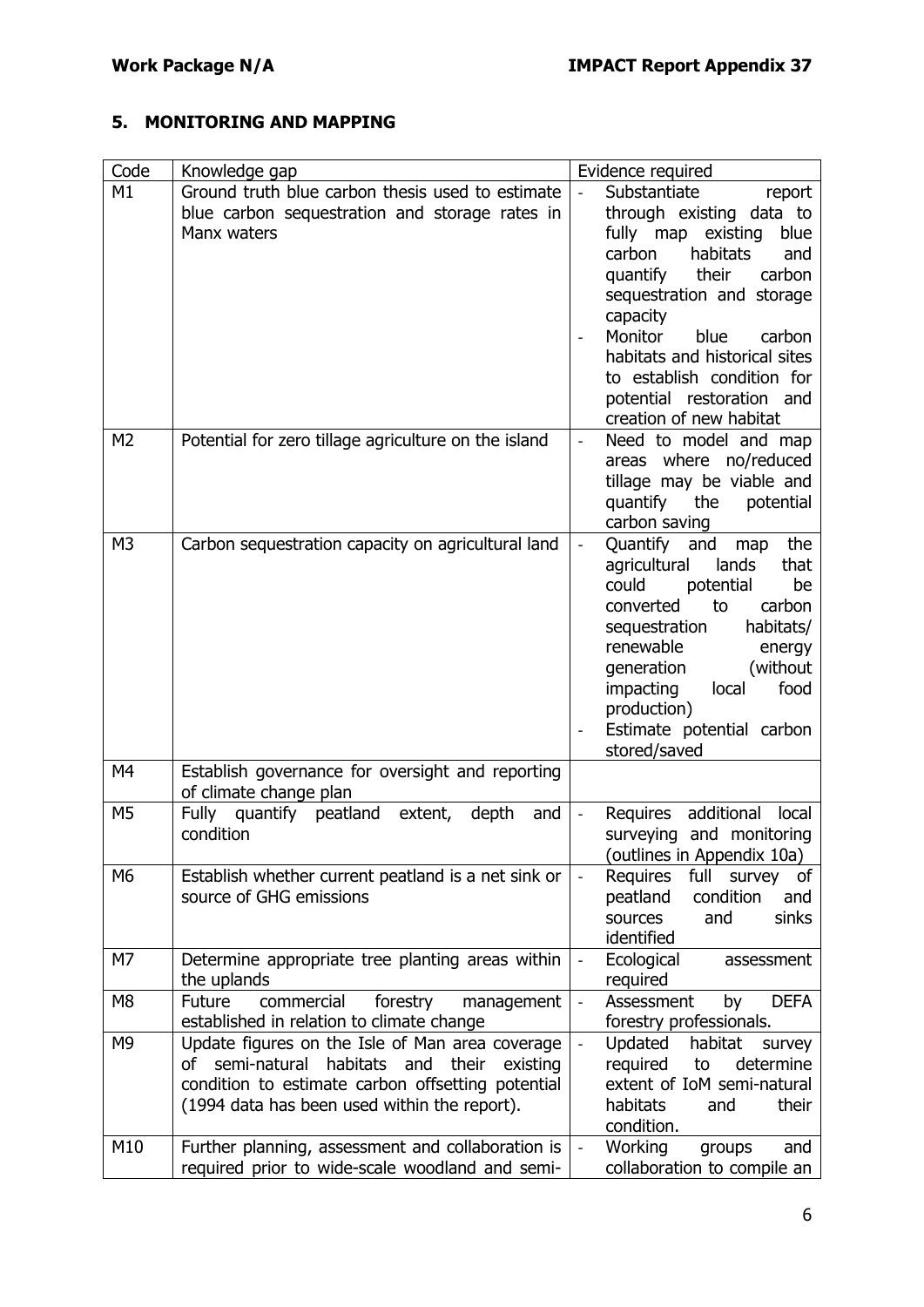|     | natural habitat creation to determine the best<br>areas, to avoid negative impacts and ensure long-<br>term viability and climate change resilience. | evidence<br>to<br>base<br>determine<br>for<br>areas<br>connected,<br>where<br>woodlands should<br>and<br>should not be created<br>(through<br>impact<br>on<br>existing habitats and<br>biodiversity.)<br>Similarly<br>increased collaboration<br>with landowners to get<br>creates joined-up semi<br>natural habitats across the |
|-----|------------------------------------------------------------------------------------------------------------------------------------------------------|----------------------------------------------------------------------------------------------------------------------------------------------------------------------------------------------------------------------------------------------------------------------------------------------------------------------------------|
|     |                                                                                                                                                      | Isle of Man.                                                                                                                                                                                                                                                                                                                     |
| M11 | Natural Flood Risk Management                                                                                                                        | Initiating a Natural Flood<br>Risk Assessment of all<br>Island catchments, to<br>prioritise the best areas for<br>the recreation of natural<br>features                                                                                                                                                                          |

## **6. EDUCATION AND IMPLEMENTATION**

| Code           | Knowledge gaps                                                                                                                                       | Evidence required                                                                                                                                                                               |
|----------------|------------------------------------------------------------------------------------------------------------------------------------------------------|-------------------------------------------------------------------------------------------------------------------------------------------------------------------------------------------------|
| E <sub>1</sub> | Specific consideration for careers likely to be<br>affected by climate change plan in line with a<br>Just Transition e.g. Mechanic                   | to<br>Identify options<br>retrain/offer<br>alternative<br>programmes                                                                                                                            |
| E <sub>2</sub> | Investigate the potential for formal climate<br>science training for teachers in schools                                                             | DESC to provide details of<br>how teachers currently<br>receive training on Climate<br>Science.<br>Need research<br>and<br>evidence appropriate<br>training in relation<br>to<br>climate change |
| E <sub>3</sub> | Further work is needed on education beyond the<br>school curriculum, for example pre-school and<br>post 16 and lifelong learning                     | Work with stakeholders to<br>identify existing<br>position<br>and opportunities.                                                                                                                |
| E <sub>4</sub> | Develop and implement a programme of climate<br>action awareness and education across the IOM                                                        | Ongoing,<br>however<br>updates/review will<br>be<br>required                                                                                                                                    |
| E <sub>5</sub> | Develop and agree policies proactively managing<br>mental health in relation to climate change and<br>the benefits of the natural world in wellbeing | Work with experts to create<br>guidance                                                                                                                                                         |
| E <sub>6</sub> | Departments need to systematically update<br>program from government to consider climate<br>change                                                   | This will be based upon the<br>outcomes of the climate<br>change report                                                                                                                         |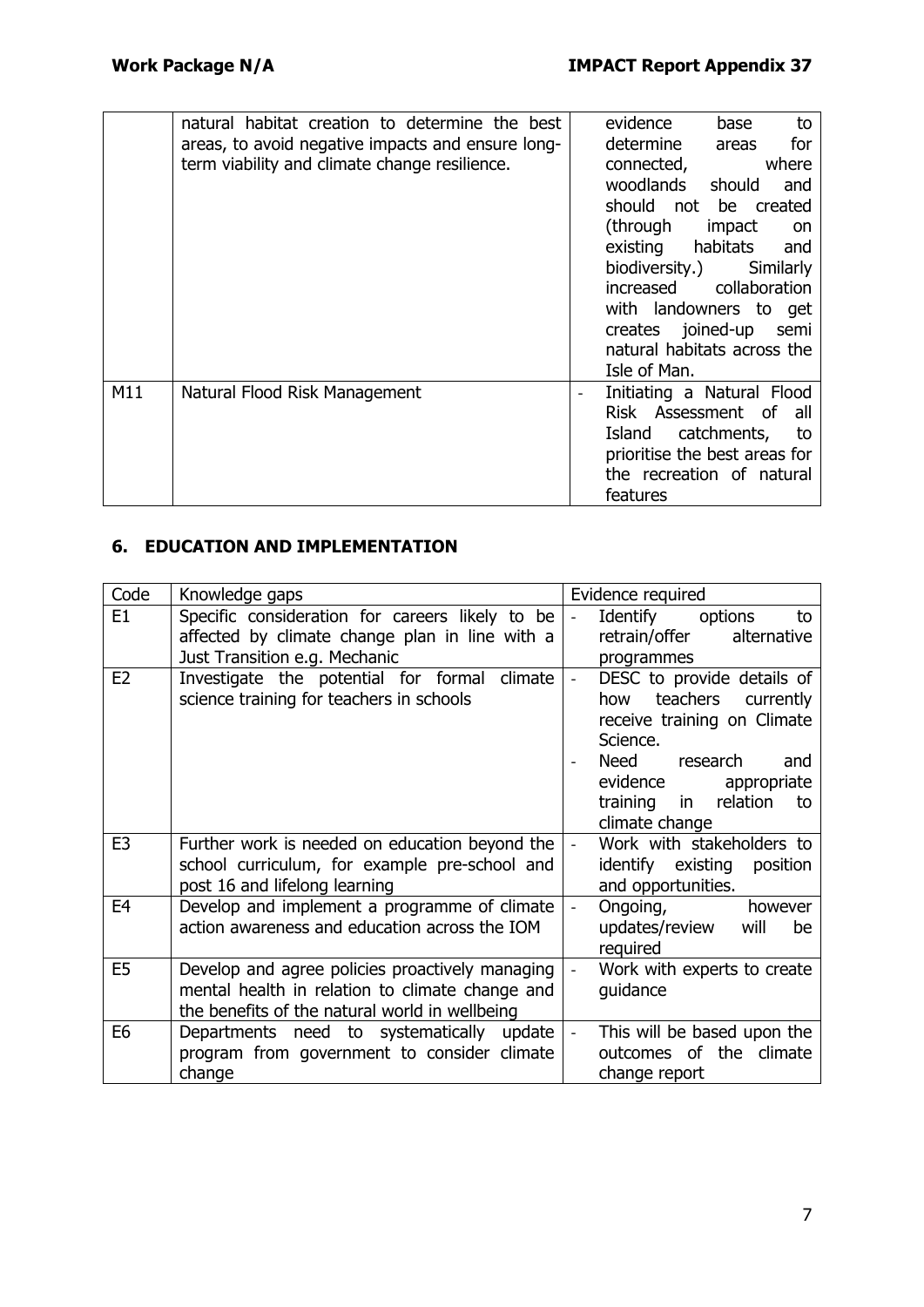## **7. WASTE & OTHER GREENHOUSE GASES**

| Code           | Knowledge gaps                                                                                                                                                                                                                                                                                                            | Evidence required                                                                                                                                                                                                                                                                                                                                                                                                                                                                                     |
|----------------|---------------------------------------------------------------------------------------------------------------------------------------------------------------------------------------------------------------------------------------------------------------------------------------------------------------------------|-------------------------------------------------------------------------------------------------------------------------------------------------------------------------------------------------------------------------------------------------------------------------------------------------------------------------------------------------------------------------------------------------------------------------------------------------------------------------------------------------------|
| W1             | Percent or amount of EfW energy produced that<br>can technically be classified as renewable to<br>confirm the role the EfW can play in delivering<br>renewable energy                                                                                                                                                     | <sub>of</sub><br>EfW<br>Calculation<br>renewable energy based on<br>waste feedstock analysis                                                                                                                                                                                                                                                                                                                                                                                                          |
| W <sub>2</sub> | Data to provide the imperative for introduction of<br>legislation to prohibit unregulated burning of<br>incinerable waste: reduction in $CO2$ and $CO2e$<br>emissions from open air burning or disposal;<br>EfW efficiency (no unscheduled<br>increased<br>shutdowns,<br>increased<br>renewable<br>energy<br>production). | of<br>incinerable<br>Tonnage<br>waste that is currently<br>dispose of via unregulated<br>burning<br>other<br>or<br>unregulated methods<br>on<br>Island; the carbon impact<br>of this unregulated waste<br>the<br>management;<br>and<br>potential<br>energy<br>produced/ $CO2e$ saved if this<br>waste is managed via the<br>EfW.                                                                                                                                                                      |
| W <sub>3</sub> | $CO2/CO2e$ savings realised by decommissioning<br>the EfW and exporting waste; loss of renewable<br>energy contribution.                                                                                                                                                                                                  | Cost<br>environmental<br>and<br>$\frac{1}{2}$<br>impact of decommissioning<br>the EfW at 2029 (or sooner,<br>although this would incur<br>associated<br>with<br>costs<br>contractual obligations; cost<br>and environmental impact<br>Material<br>of<br>building a<br>Refuse<br>Recovery<br>and<br>Derived Fuel Baling facility;<br>environmental<br>and<br>cost<br>impact of exporting waste<br>to UK for incineration; legal<br>status of exporting IOM<br>incinerable waste to UK for<br>disposal. |
|                | CO <sub>2</sub> /CO <sub>2</sub> e savings realised by managing biogenic<br>waste via Anaerobic Digestion rather than EfW.                                                                                                                                                                                                | The role of industrial scale<br>Anaerobic<br>Digestion<br>in.<br>strategic<br>waste<br>management<br>Island,<br>on<br>including data/information<br>on: waste types; use for<br>methane<br>gases;<br>environmental impact and<br>cost of collection systems;<br>environmental impact; the<br>cost<br>and<br>environmental<br>of<br>residue<br>impact<br>management; and, the total<br>carbon impact of industrial<br>scale AD.                                                                        |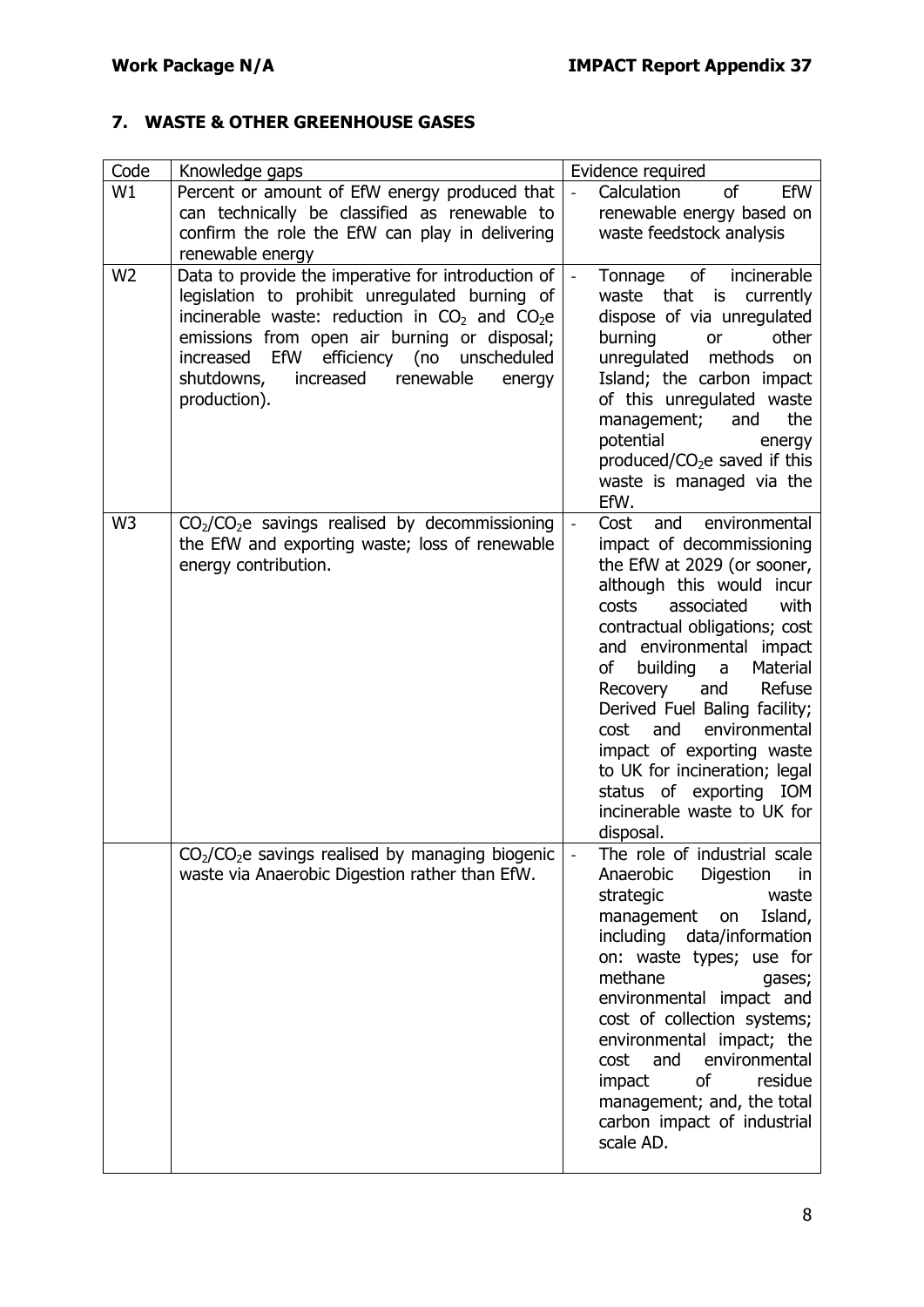| $CO2$ and $CO2e$ Local Authority refuse collection<br>potential CO <sub>2</sub> savings<br>schemes;<br>though<br>of collection rounds<br>optimisation<br>and LA<br>schemes, and use of Euro VI vehicles. |                          | Contemporary data on fuel<br>use/km travelled for each<br>Authority<br>Local<br>Refuse<br>Collection Scheme:<br>waste<br>collection; and delivery to<br>RC Vehicle<br>EfW.<br>type;<br>vehicle optimisation<br>(how<br>well vehicle capacity is used<br>opportunities<br>for<br>and<br>achieving full payload)                                                                                                                                                                                                                                                                                                                                                                 |
|----------------------------------------------------------------------------------------------------------------------------------------------------------------------------------------------------------|--------------------------|--------------------------------------------------------------------------------------------------------------------------------------------------------------------------------------------------------------------------------------------------------------------------------------------------------------------------------------------------------------------------------------------------------------------------------------------------------------------------------------------------------------------------------------------------------------------------------------------------------------------------------------------------------------------------------|
| $CO2/CO2e$ savings from retrofitting heat recovery<br>technology to the EfW facility where the heat<br>replaces a fossil fuel based heat source and for a<br>new development.                            |                          | Contemporary information<br>on the technical options<br>costs of retrofitting<br>and<br>heat recovery technology to<br>the EfW; impact on EfW<br>energy production through<br>heat recovery; identified<br>use for the recovered heat,<br>business<br>and<br>case,<br>infrastructure requirements;                                                                                                                                                                                                                                                                                                                                                                             |
| The total IoM non $CO2$ emissions; to what extent<br>proposals to reduce $CO2$ will effect a reduction or<br>increase in non $CO2$ emissions                                                             | $\overline{\phantom{a}}$ | Full review of IOM GHG<br>emission data for non CO <sub>2</sub><br>GHGs in accordance with<br>the Aether 'Guide to the<br>Isle of Man Greenhouse Gas<br>Inventory' to ensure the<br>data is both accurate and<br>Isle of Man specific. Once<br>this<br>data<br>is<br>review<br>is<br>completed,<br>for<br>options<br>reducing emissions,<br>with<br>reference to relevant $CO2$<br>focussed work programmes,<br>will need to be identified,<br>and potential sources for<br>CO <sub>2</sub> e<br>emissions,<br>new<br>particularly<br>those<br>associated with renewable<br>energy, waste management<br>and the decarbonising of<br>transport<br>the<br>system,<br>identified. |